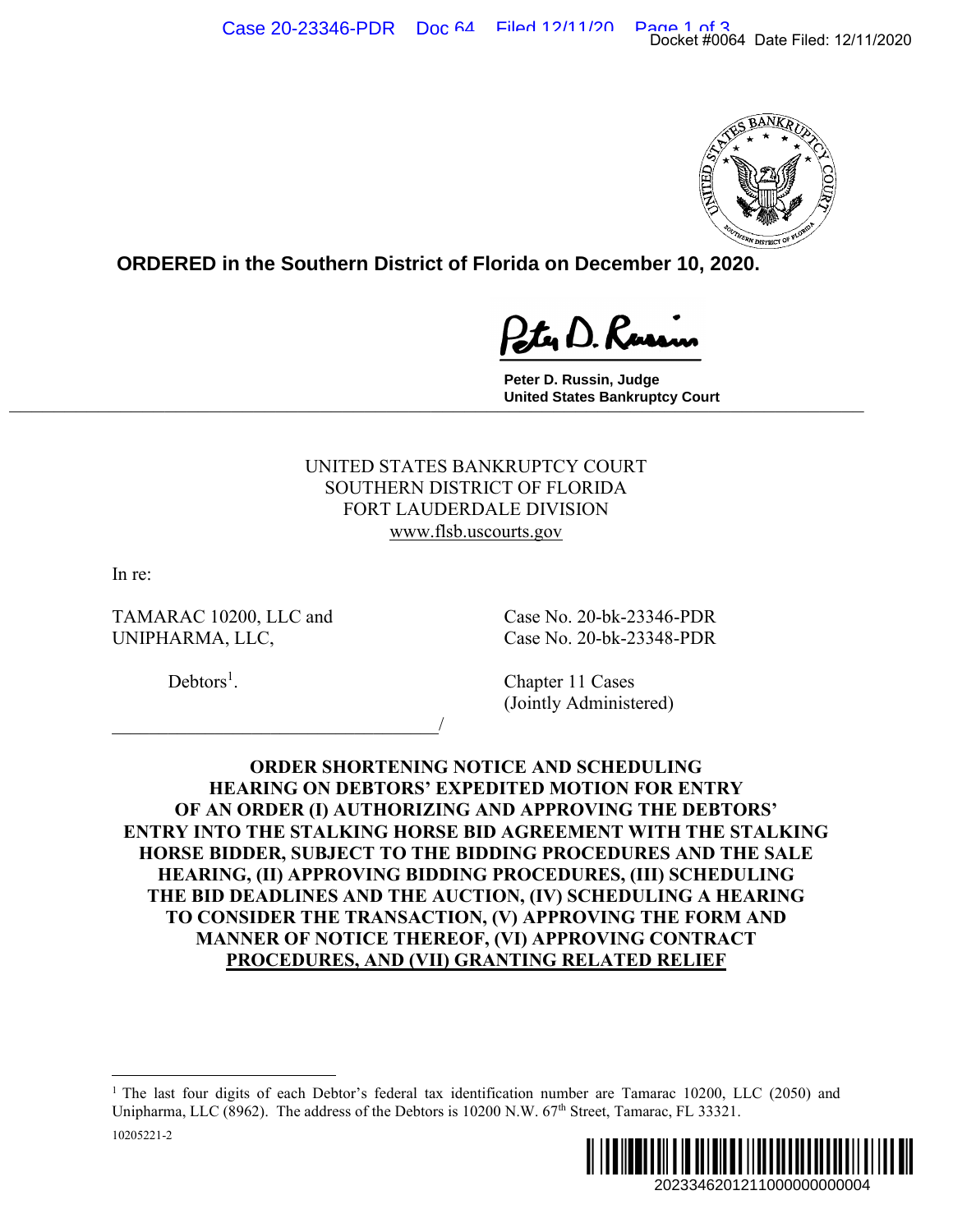**THIS MATTER** having come before the Court on December 9, 2020 at 1:30 p.m. in Fort Lauderdale, Florida, upon the Debtors' *ore tenus* motion (the "Motion") to shorten notice and schedule a hearing on the *Debtors' Expedited Motion for Entry of an Order (I) Authorizing and Approving the Debtors' Entry into the Stalking Horse Bid Agreement with the Stalking Horse Bidder, Subject to the Bidding Procedures and the Sale Hearing, (II) Approving Bidding Procedures, (III) Scheduling the Bid Deadlines and the Auction, (IV) Scheduling a Hearing to Consider the Transaction, (V) Approving the Form and Manner of Notice Thereof, (VI) Approving Contract Procedures, and (VII) Granting Related Relief* [ECF No. 18] (the "Bidding Procedures  $Motion$ <sup>"</sup>);<sup>2</sup> and this Court having jurisdiction to consider the Motion and the relief requested therein pursuant to 28 U.S.C. §§ 157 and 1334; and consideration of the Motion and the relief requested therein being a core proceeding pursuant to 28 U.S.C. § 157(b); and venue of the Debtors' Chapter 11 bankruptcy cases is proper before this Court pursuant to 28 U.S.C. § 1408; and it appearing that proper and adequate notice of the Motion has been given and that no other and further notice is necessary; and upon all of the proceedings had before this Court and after due deliberation thereon, all of which are incorporated herein by reference; and good and sufficient cause appearing therefore, it is

## **ORDERED** that:

- 1. The Motion is **GRANTED** as set forth herein.
- 2. A hearing will be held on the Bidding Procedures Motion on **December 21, 2020**

## **at 1:30 p.m. by VIDEO CONFERENCE**.

<sup>&</sup>lt;sup>2</sup> Any capitalized term not explicitly defined herein shall have the meaning ascribed to it, as applicable, in (i) the Motion, (ii) the Bidding Procedures attached hereto as **Exhibit "1"**, or (iii) the Stalking Horse Bid Agreement (as such term is defined in the Motion).